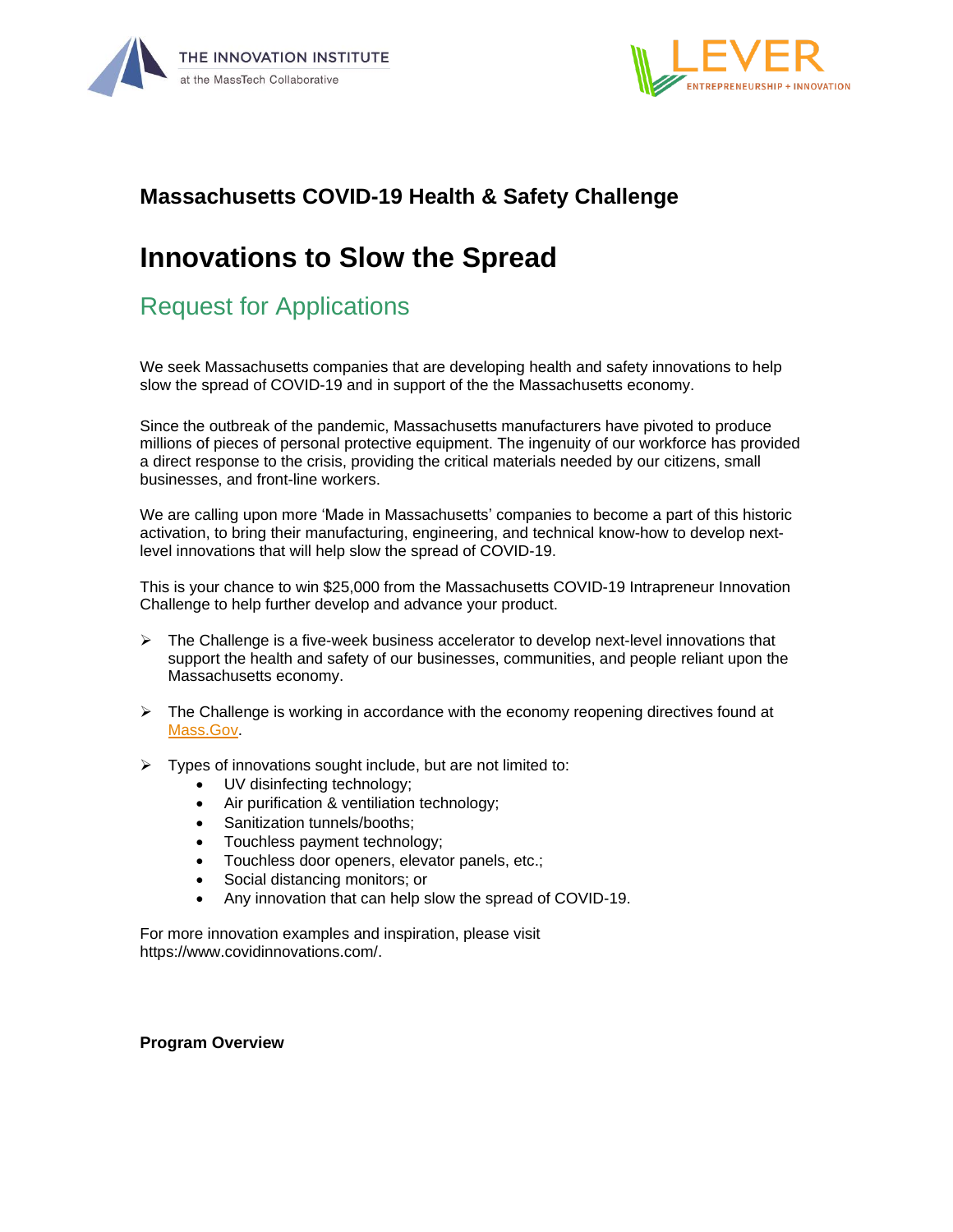Companies will be selected for a five-week acceleration toward new or expanded capacity to produce goods and services that help slow the spread of COVID-19 in support of the Massachusetts economy.

Priority will be given to companies that have the potential to deliver solutions at-scale in a short period of time.

During the challenge program, intrapreneurs will develop prototype(s), business plans, market analysis and go-to-market strategies. On October 23<sup>rd</sup>, intrapreneurs will present their plans to a panel of experts. This panel will select one team to receive a \$25,000 COVID-19 Innovation Challenge grant award.

Although just one team will win the Challenge, all participating companies will benefit from the COVID-19 Innovation Challenge program. Participants will have access to manufacturing know-how, to various domain experts, to raw material providers, and to prospective purchasers.

### **Eligibility**

To participate, companies must:

- 1. Be headquartered in Massachusetts;
- 2. Develop innovations that will preserve or create Massachusetts jobs;
- 3. Have been operating for at least two years;
- 4. Have 2019 annual revenue greater than \$250,000.

#### **Timeline**

Release RFA: Monday, August 17, 2020

Application deadline: Friday, September 18, 2020

Finalists selected: Friday, September 25, 2020

Kickoff meeting\*: Wednesday, September 30, 2020

Workshop 1\*: Friday, October 2, 2020

Workshop 2\*: Friday, October 9, 2020

Workshop 3\*: Friday, October 16, 2020

Pitch Practice: Thursday, October 29, 2020

Pitch Event\*: Friday, October 30, 2020

*\*Intrapreneurs must attend each of these sessions. Kickoff meeting will take one hour. Workshops will take two hours.*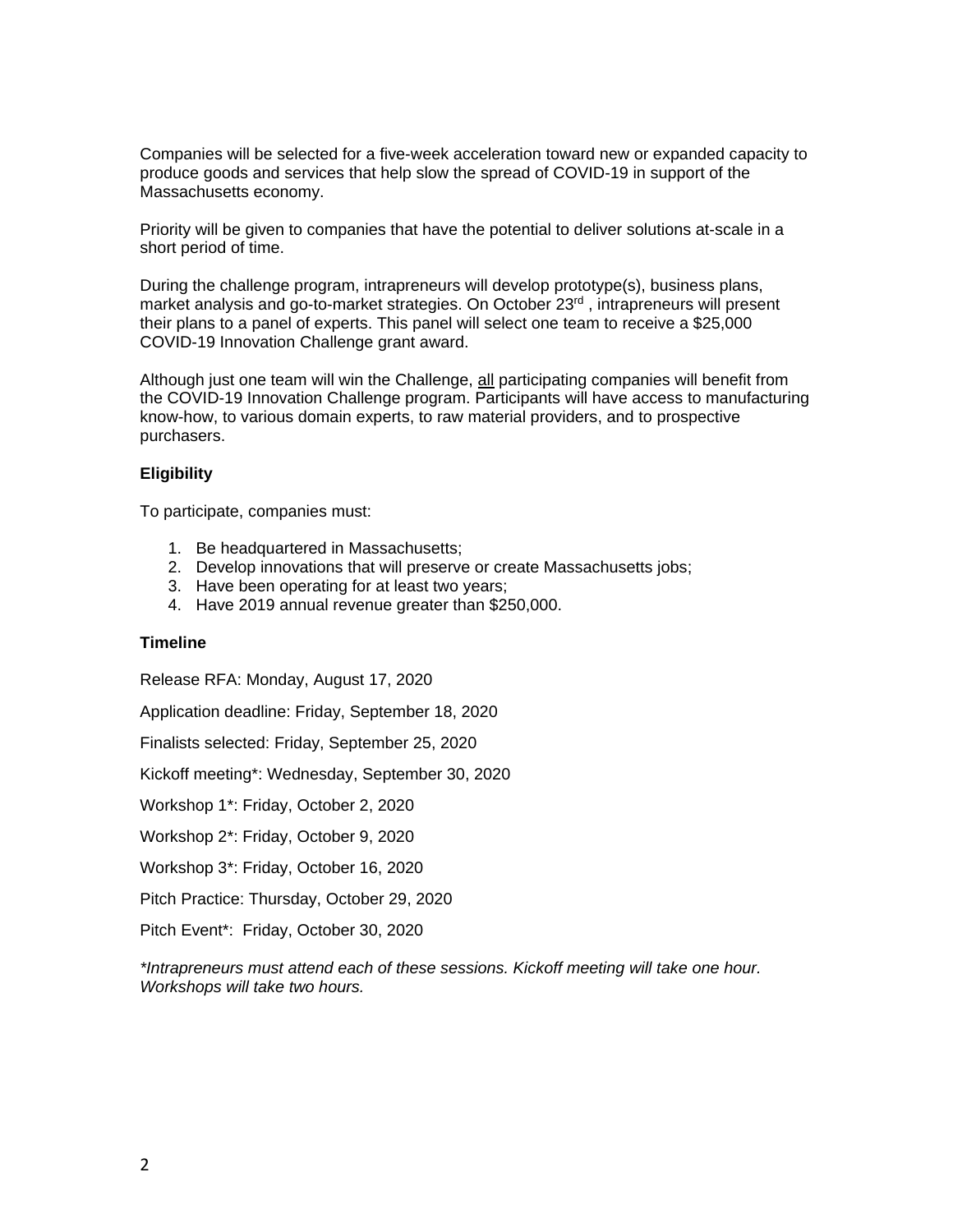# **Award**

\$25,000 will be awarded to the company that presents the most compelling plan to produce goods or services to help slow the spread of COVID-19.

Teams will be evaluated on:

- $\Box$  Product/market fit
- $\Box$  Ability for the team and company to execute
- $\Box$  Time to market
- □ Potential to support Massachusetts COVID-19 response
- □ Market opportunity outside Massachusetts

Award funding must be used to help bring COVID-19 response goods and services to market.

# **Benefits to Participants**

De-risk pivoting – "look before you leap"

- Confidence in product-market fit
- Access to purchasers
- Knowledge of market opportunity
- Access to market research data

Accelerate time from R&D to production

- Rapid build-measure-learn cycles
- Cohort learning
- Staged, sequenced deliverables

Funding Access

- \$25,000 award
- Dossier for competitive grant proposals
- "Purchase order-ready"

#### **Challenge Goals**

- 1. Foster innovations that will help slow the spread of COVID-19 in Massachusetts
- 2. Help Massachusetts manufacturers accelerate their operations to produce goods and services that can be sold to public and private buyers in Massachusetts and beyond.
- 3. Build off of the success of the Massachusetts Manufacturing Emergency Response Team (MERT), which has assisted manufacturers to create critical PPE and other needed supplies.
- 4. Preserve and create jobs across Massachusetts.

#### **For more information, contact us at COVIDChallengeInfo@leverinc.org**

### **About Lever**